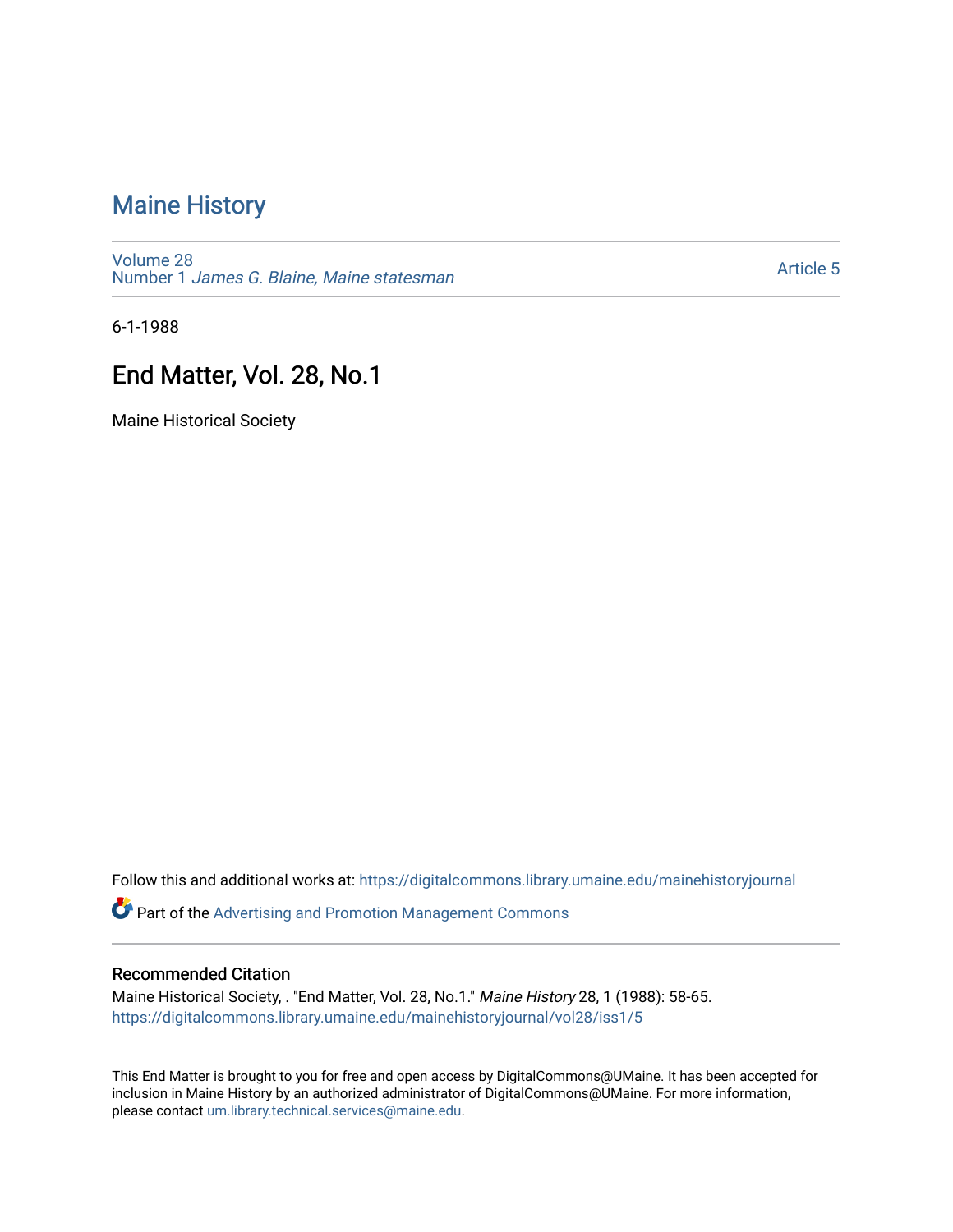### **UNIVERSITY PRESS OF New England**



#### Three new books on Maine . . .

**John Josselyn, Colonial Traveler** *A Critical Edition of Two Voyages to New-England* **PAUL J. LINDHOLDT,** *editor*

An English aristocrat, Josselyn visited the newly-settled province of Maine from 1638-39 and again from 1663-71. Here is a welcome new edition of his unusual descriptions of the flora and fauna, folklore, and Indian and Puritan cultures of that time. \$27.95



**The Lobster Gangs of Maine JAMES ACHESON**

An anthropologist describes the working world of Maine lobstermen, focusing on the intricate network of community and personal ties that determine success or failure, lllus. \$9.95 paper / \$20.00 doth

**Maine in the Early Republic** *From Revolution to Statehood* **CHARLES E. CLARK, JAMES S.LEAMON, and KAREN BOWDEN,** *editors*

*A* wide-ranging, lavishly illustrated book on the political, economic, and social forces at work during the dynamic four decades preceding Maine statehood. Original essays by noted scholars complement a remarkable collection of art and artifacts.

#### *CONTRIBUTORS*

- **9 Karen Bowden**
- **\* Joyce Butler**
- **\* Richard M. Can dee**
- **\* Charles E. Clark**
- **\* Dorsey R. Kleitz**
- **\* James S. Leamon**
- **9 Stephen A. Marini**
- **9 Richard Moss**
- **9 Carolyn Parsons**
- **9 David C. Smith**
- **9 Alan S. Taylor**
- **9 Laurel Thatcher Ulrich**
- **9 David H. Watters**

*Published for the Maine Historical Society and the Maine Humanities Council.* **104 illus. (15 color). \$29.95**

**University Press of New England, 17% Lebanon St., Hanover, NH 03755**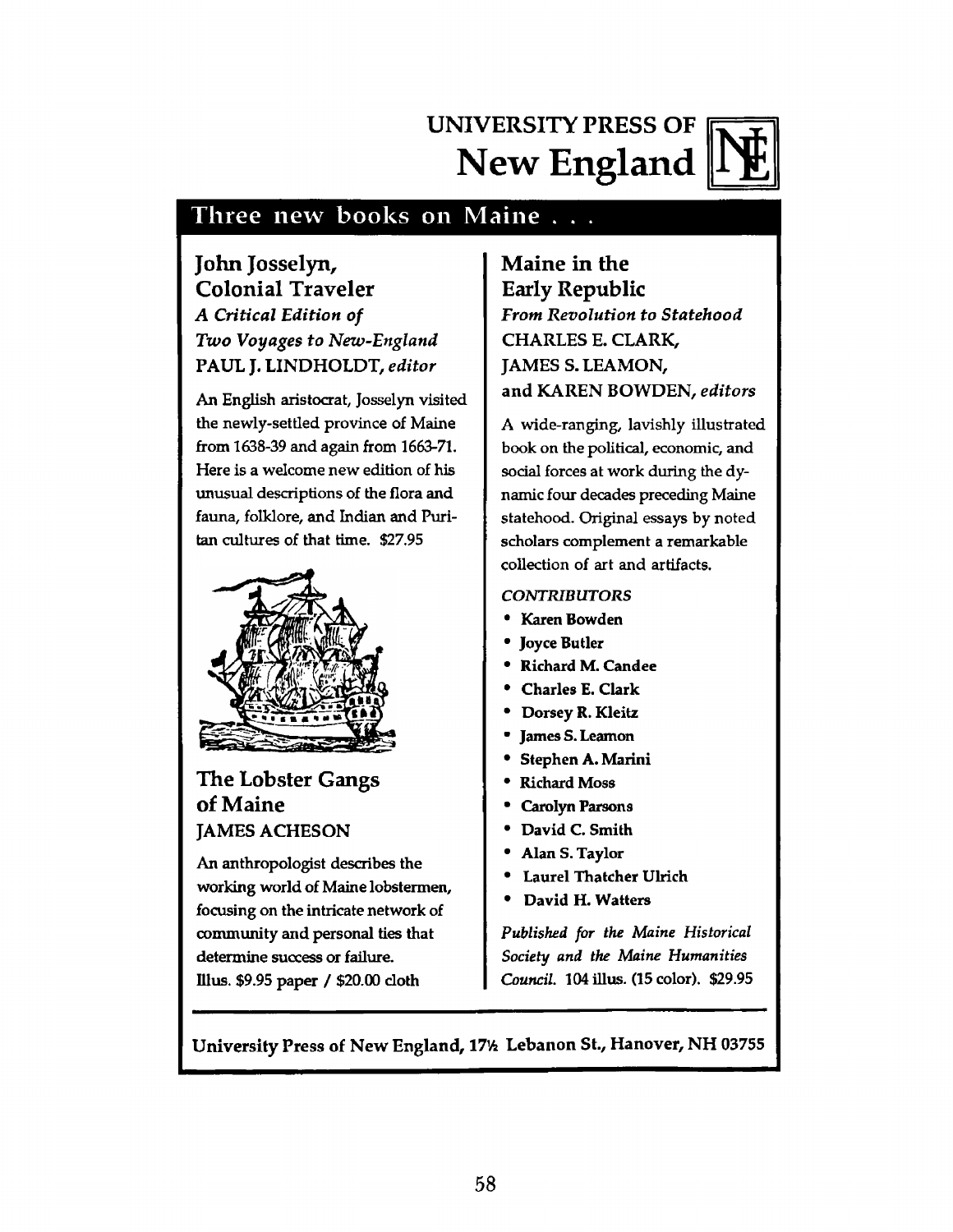#### EARLY FAMILIES OF SANFORD-SPRINGVALE, MAINE by Frederick R. Boyle, C.G.

A new book containing genealogies of 86 Sanford and Springvale, ME families with births up to 1900, inc., Allen, Bedell, Bennett, Cram, Frost, Gowen, Getchell, Harmon, Johnson, Littlefield, Merrifield, Moulton, Shaw, Tebbetts, Thompson, Witham. Sources include vital, census, land and probate records.

Hardbound; fully indexed; 5 maps. Avail. May 1, 1988 from author: 16 Joy St., Springvale, ME 04083. Price: \$47.25 inc. tax; \$1.50 add. post.

THE MAINE HISTORICAL SOCIETY and the MHS QUARTERLY *extend congratulations to* ALAN TAYLOR *Recipient of the* JAMES PHINNEY BAXTER AWARD

for the outstanding article to appear in the *M aine H istorical Society Quarterly* during the volume year 1986-1987 (volume 26). Mr. Taylor's "The Disciples of Samuel Ely: Settler Resistance against Henry Knox on the Waldo Patent, 1785-1801," appeared in the fall 1986 issue of the *MHSQ.*

The James Phinney Baxter Award of \$100 is given to promote excellence in the research and writing of Maine history; it is presented at the discretion of the Editorial Board to the author of the best article appearing in the *MHSQ* during a volume year.

Mr. Taylor graduated from Colby College in 1977 and received a Ph.D. in 1986 from Brandeis University. His dissertation, "Liberty-Men and White Indians," was a study of the Maine frontier after the Revolution. He completed a postdoctoral fellowship at the Institute of Early American History and Culture and is currently a member of the faculty at Boston University.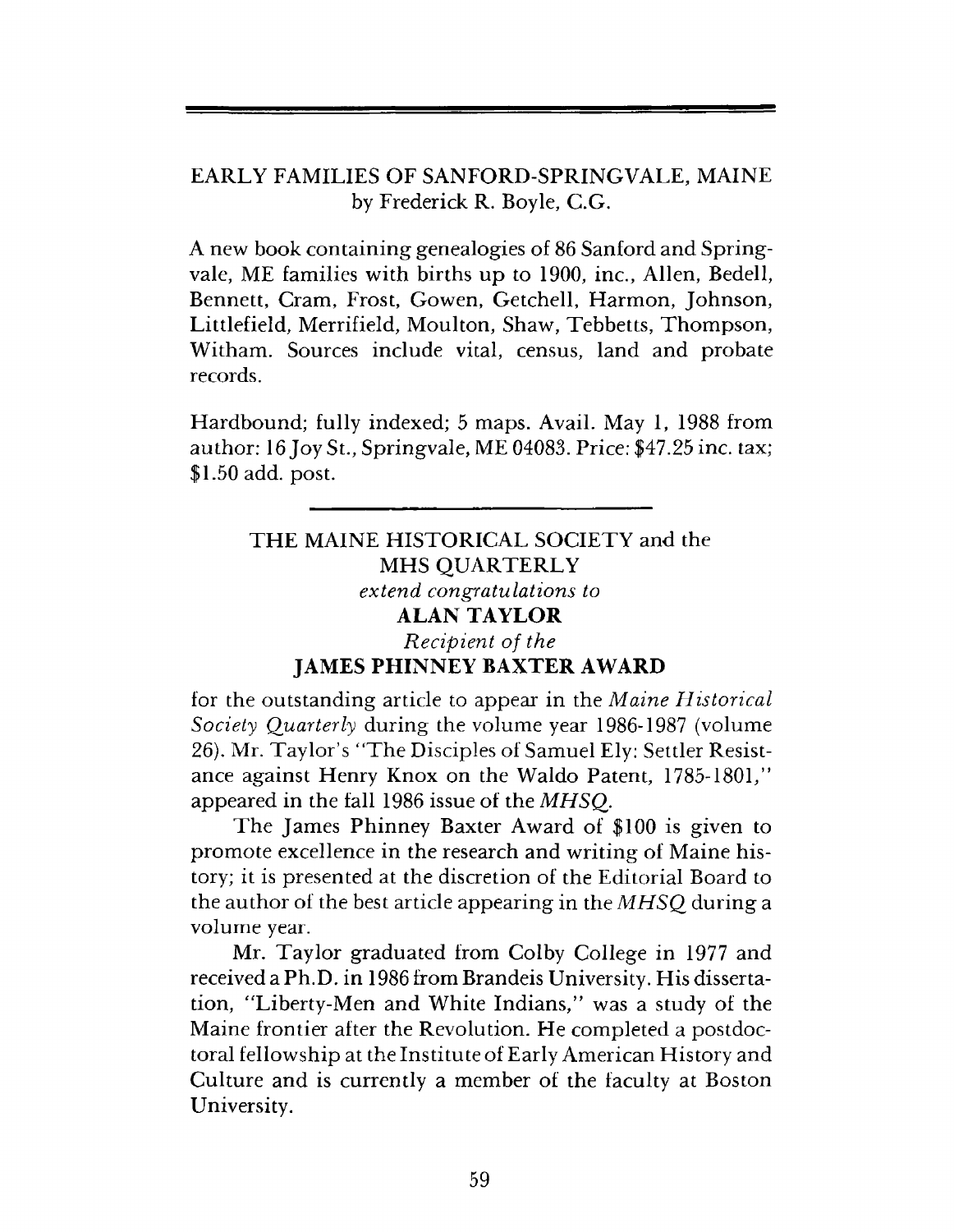# **THE PHOTO FINISH**

## **Specialists in Enhancing and Copying Old &. Faded Photographs**

We make excellent copies from **cyanotypes, tin types &. daguerreotypes.**

## **Maine's Only Exclusive Custom Black & White Lab.**

**W rite or call for a free price list 10 Exchange Street - Room 216 Portland, Maine 04101 (20 7 ) 761-5861**

67.C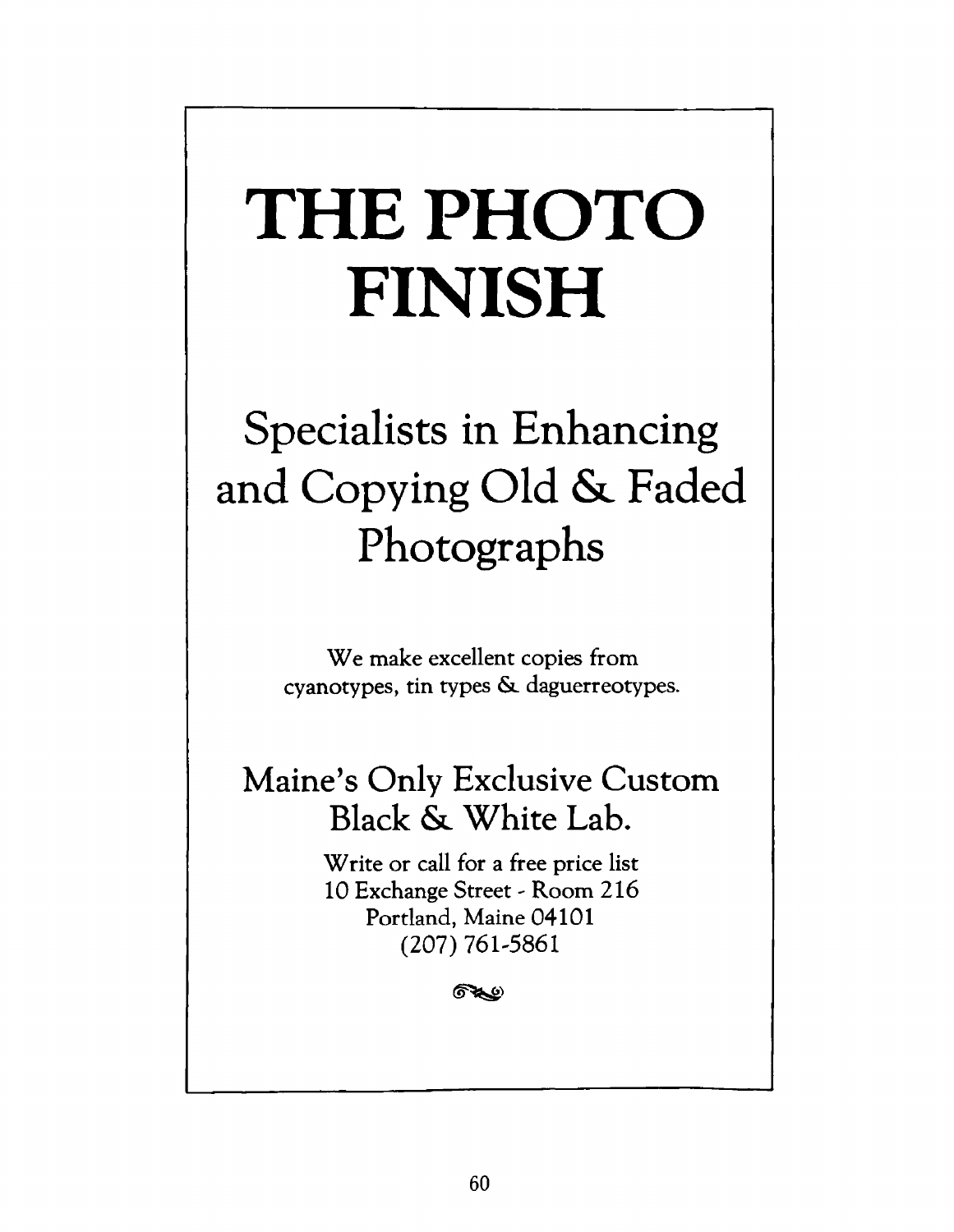#### **PRESENTING YOUR ROOTS**

Custom Designed

## **ANNOTATED FAN CHARTS GENEALOGICAL CHARTS FAMILY TREES PRESENTATION** *BOOKLETS* **NAMES** *GRAPHICS DATA* **PROCESSING**

#### **UNIQUE ANNIVERSARY & WEDDING GIFTS**

each project carefully executed to your specifications

Free Consultation

call or write:

Douglas W. Cruger 9 Ellsworth St. Portland, Maine 04102 (207) 774-3318

*"W hen it's time to preserve your roots it's time for us to talk."*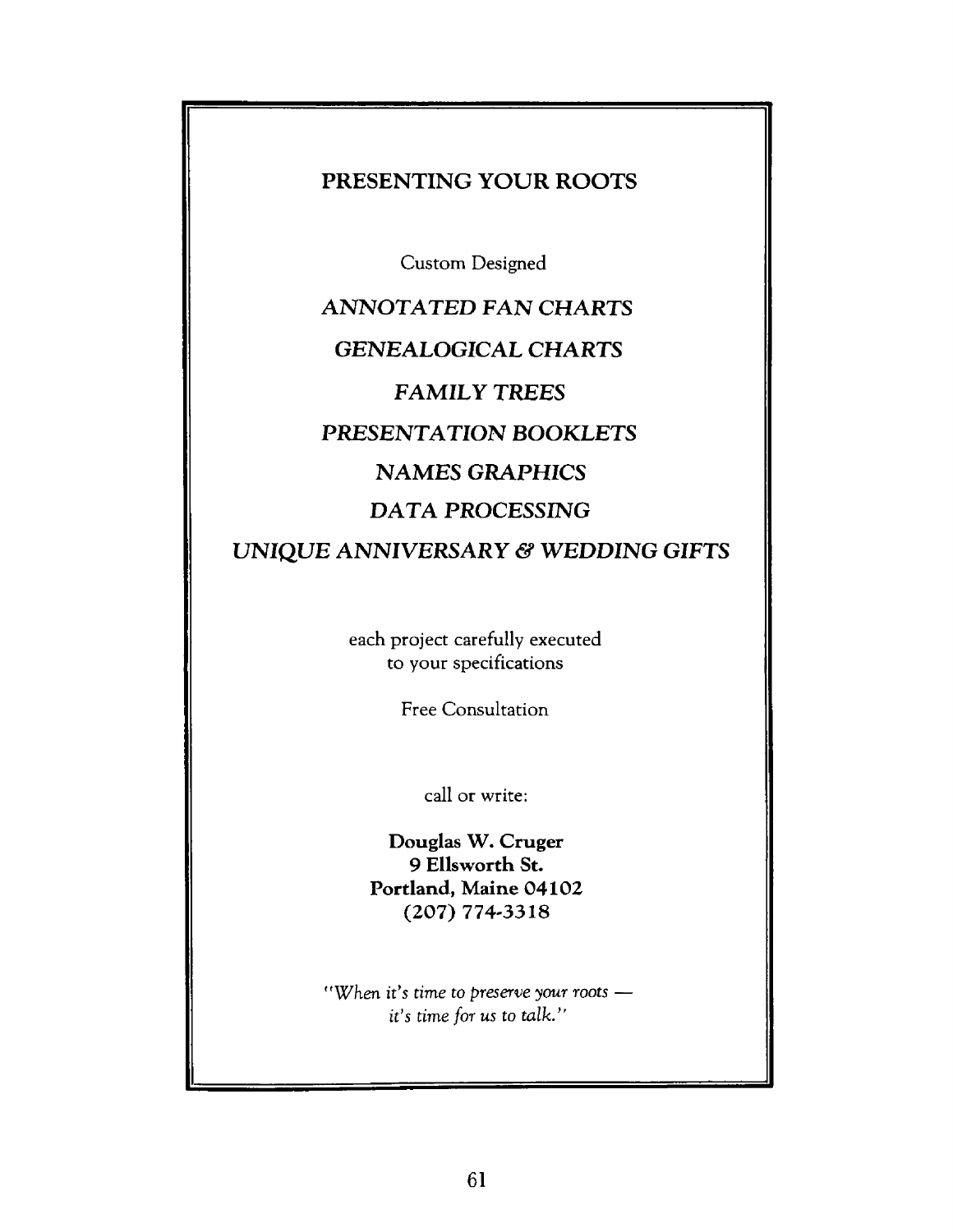Tuttle's Catalog No. 6

"*GEN EALO GY*, *LO CA L H ISTO R Y AND H ERA LD RY"*

Our catalog lists over 7,300 items including 3,600 genealogy and family history items; plus town and county histories, maps, atlases, church histories and related material on families, cities and towns throughout the U. S. and Canada. Special sections are devoted to heraldic bookplates, coats-of-arms, British records, genealogical reference works, surnames, periodicals, and more.

OUR LARGEST CATALOG EVER! 256 pages.  $\alpha$  Catalog No. 6  $\qquad$  \$5.00

> TUTTLE ANTIQUARIAN BOOKS, INC. Post Office Box 541 Rutland, VT. 05701-0541

#### HAVE YOU RECENTLY PUBLISHED A GENEALOGY? HAVE YOU LEFTO VER STOCK OF A PREVIOUSLY PUBLISHED GENEALOGY?

Our firm specializes in the sale of genealogies and family histories, and related material. We are always interested in acquiring new material to offer our customers, and to include in our catalogs. If you have published a genealogy and would like us to list it, or if you have leftover stock of an older book and would like assistance in storage or distribution, please inquire for further information. We are in a position to assist you. Write to:

#### TUTTLE ANTIQUARIAN BOOKS, INC. P O. Box 541 Rutland, Vermont 05701

A copy of our current catalog #6, listing over 7,000 items, is available for \$5.00 postpaid.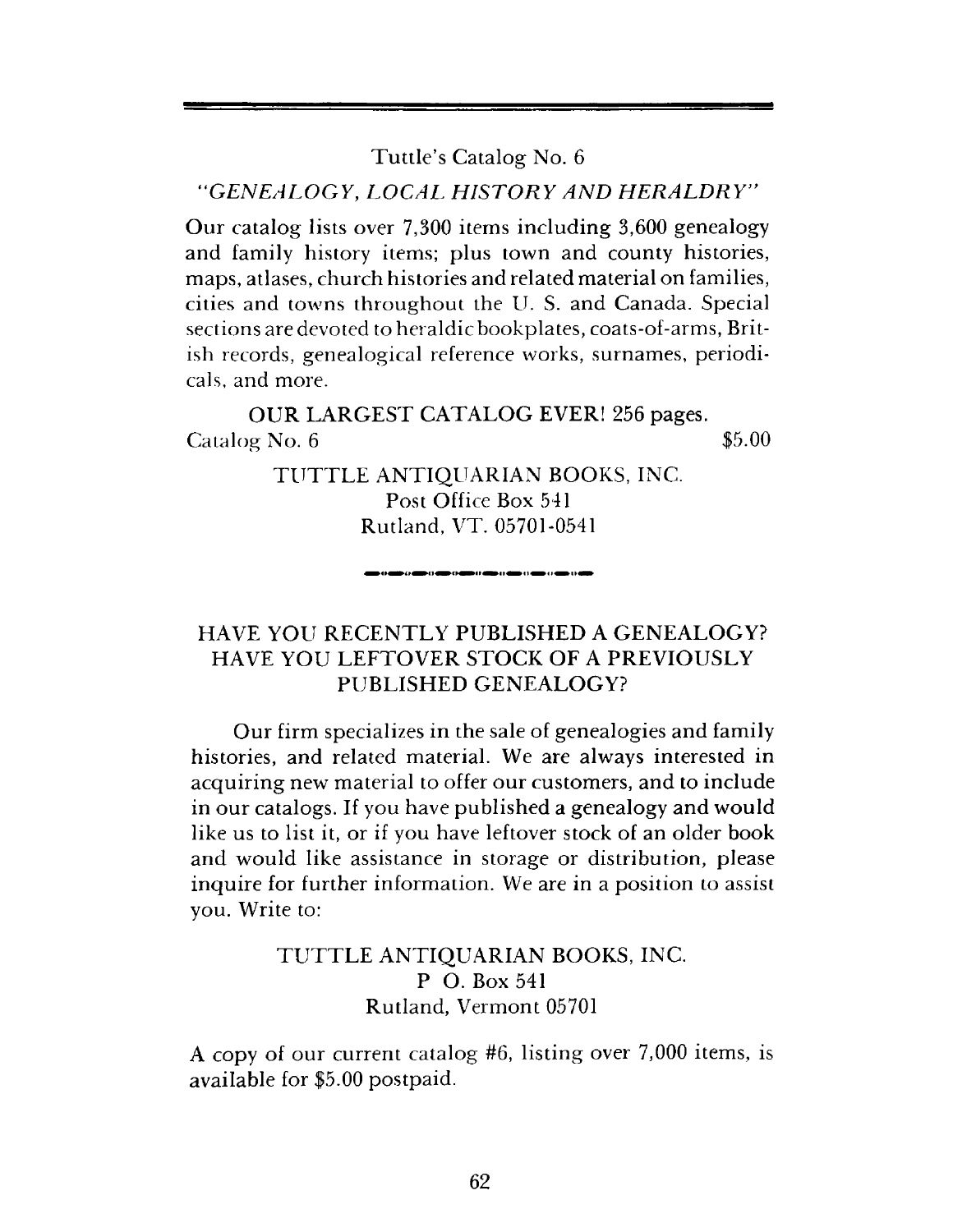#### **ANNUAL GIVING CONTRIBUTORS BUSINESSES**

#### CORPORATE GIVING:

Anthony, Tucker & R. L. Day, Inc. (Portland) Bar Harbor Banking & Trust (Bar Harbor) Barridoff Galleries (Portland) Berry, Dunn, McNeil & Parker (Portland) Bicknell Photo Service (Scarborough) Blake Company, W. L. (Portland) Boise Cascade Paper Company (Rumford) Boulos Company, The (Portland) Brown, J. B. & Sons (Portland) Burnham & Morrill Company (Portland) Canteen Service Company (South Portland) Carter Brothers (Portland) Casco Northern Bank, NA (Portland) Casco Printing Company (Westbrook) Chase, Leavitt & Company (Portland) Coastal Bank (Portland) Colpitts Travel Center (Portland) Cook Concrete Company (Portland) Courier-Gazette, Inc. (Rockland) Cunningham, F. W. & Sons (Portland) Dingley Press, The (Freeport) Down East Energy (South Portland) Down East Enterprises, Inc. (Camden) EMP Sales, Inc. (Falmouth) First National Bank of Damariscotta (Damariscotta) Forest City Chevrolet/Saab (Portland) Fox, N. T. Company, Inc. (Portland) Franklin Savings Bank (Farmington) Furbush-Roberts Printing Co., Inc. (Bangor) Goold, J. E. & Company (Portland) Gorham Savings Bank (Gorham) Guilford Industries (Guilford) Hancock, M. S. Inc. (Casco) Hannaford Brothers Company (Portland) Harmon's Flowers (Portland) Harris Company, The (Westbrook) Hay & Peabody (Portland) Holiday Inn By The Sea (Portland) Jordan's Meats, Inc. (Portland) Julia, James D. Inc. (Fairfield) Key Bankshares of Maine, Inc. (Portland) Kidder Peabody & Company, Inc. (Portland) LaVerdiere's Super Drug Stores (Waterville) Letterworks International (Portland) Locke Office Products, Inc. (Portland) Maine Broadcasting System (Portland) Maine Lubrication Service (Westbrook) Maine National Bank (Portland) Maine Savings Bank (Portland) Mancini, Anthony Inc. (Portland) Merrill Industries, Inc. (Portland) Merrill/Norstar Bank (Portland)

Minolt, J. W. Company (Portland) Morse, Payson & Noyes (Portland) New Systems Laundry 8c Cleaners (Portland) Noyes *8c* Chapman, Inc. (Portland) Oakhurst Dairy (Portland) Pape Chevrolet, Inc. (Portland) Peoples Heritage Bank (Portland) Pierce Furniture (Portland) Portland News Company (Portland) Portland Pine Line Corporation (South Portland) Public Cable Company (Portland) Roberts Office Supply (Westbrook) Roberts Pharmacy (Portland) Robinson, C. H. Paper Company (Portland) Robinson Manufacturing Company (Oxford) Rowe Ford Sales (Westbrook) Rufus Deering Company (Portland) Sargent, H. E. Inc. (Stillwater) Saunders Brothers (Westbrook) Schlotterbeck & Foss Company (Portland) Schultz Co., The (Falmouth) Sebago, Inc. (Westbrook) Seltzer & Rydholm, Inc. (Portland) Shaw's Supermarkets, Inc. (Portland) Stimson, Mark & Associates (Portland) Sun Savings & Loan Association (Portland) Tower Publishing Company Union Trust Company of Ellsworth (Ellsworth) Whip and Spoon, The (Portland) Young's Furniture Company (Portland)

#### MATCHING:

CIGNA Foundation Digital Equipment Corporation Philip Morris Company Saint Paul's Partnership in Giving Scott Paper Company U.S.G. Foundation

#### **GRANTS:**

Edward H. Daveis Fund Davis Foundation DAR, Maine State Branch Maine State Library Commission Maine Historic Preservation Commission Sewall Foundation Rosamond Thaxter Foundation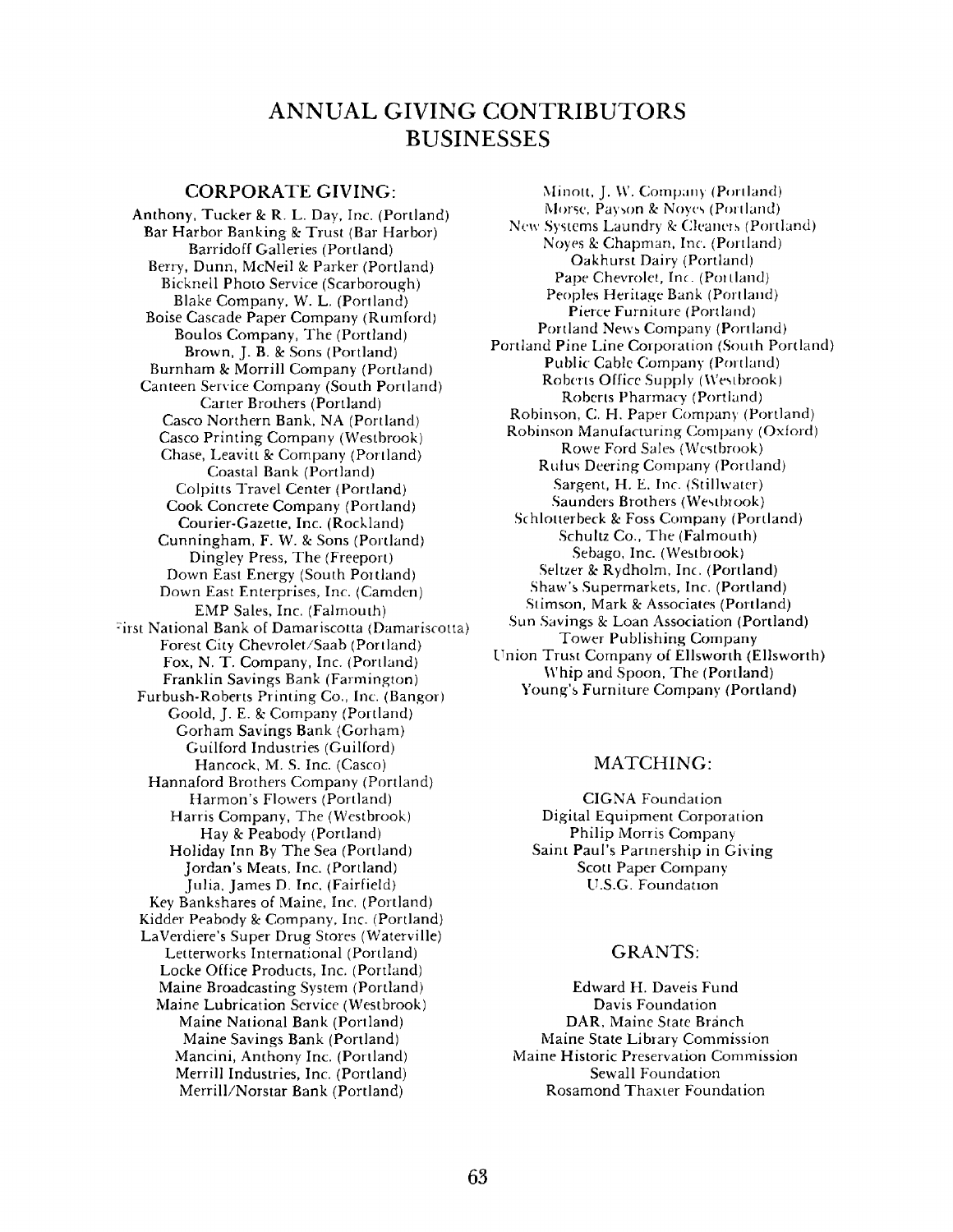#### An Invitation to Membership

#### MAINE HISTORICAL SOCIETY 485 Congress Street Portland, Maine 04101

The Maine Historical Society cordially invites you to join in the work of collecting, preserving, and publishing the history of the State of Maine, and of maintaining one of America's most notable historic homes, the Wadsworth-Longfellow House.

As an active member of the Society you will receive the *Maine Historical Society Quarterly*, the only journal in Maine devoted exclusively to the encouragement of scholarly investigation into Maine's history, open access to the stacks of the state's largest historical and genealogical research library, free admission to the W adsworth-Longfellow House, and the privilege of participating in the meetings of the Society.

I would like to become a member of the Maine Historical Society in the category indicated below:

| \$20           | $\mathbf{I}$ |
|----------------|--------------|
| \$30           | П            |
| \$50           | П            |
| \$100          | П            |
| $$250$ or more | l 1          |
|                |              |

*Name* \_

*Address*